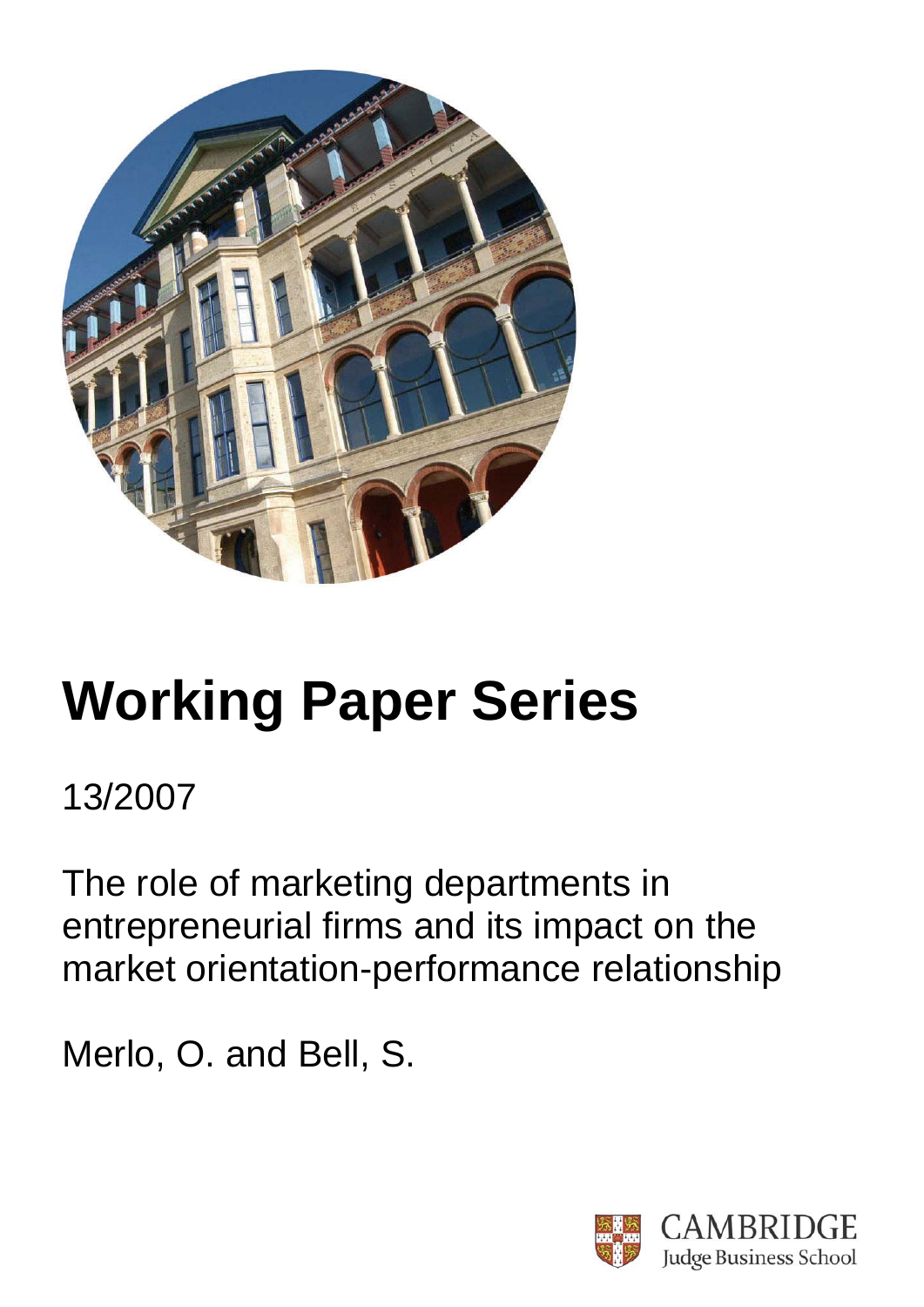These papers are produced by Judge Business School, University of Cambridge. They are circulated for discussion purposes only. Their contents should be considered preliminary and are not to be quoted without the authors' permission.

Author contact details are as follows:

| <b>Omar Merlo</b>            |
|------------------------------|
| <b>Judge Business School</b> |
| University of Cambridge      |
| o.merlo@jbs.cam.ac.uk        |

Simon Bell Judge Business School University of Cambridge s.bell@jbs.cam.ac.uk

This paper was presented at the 36<sup>th</sup> European Marketing Academy Conference in Reykjavik, Iceland, 22-25 May 2007.

Please address enquiries about the series to:

Research Support Manager Judge Business School Trumpington Street Cambridge CB2 1AG, UK Tel: 01223 760546 Fax: 01223 339701 E-mail: research-support@jbs.cam.ac.uk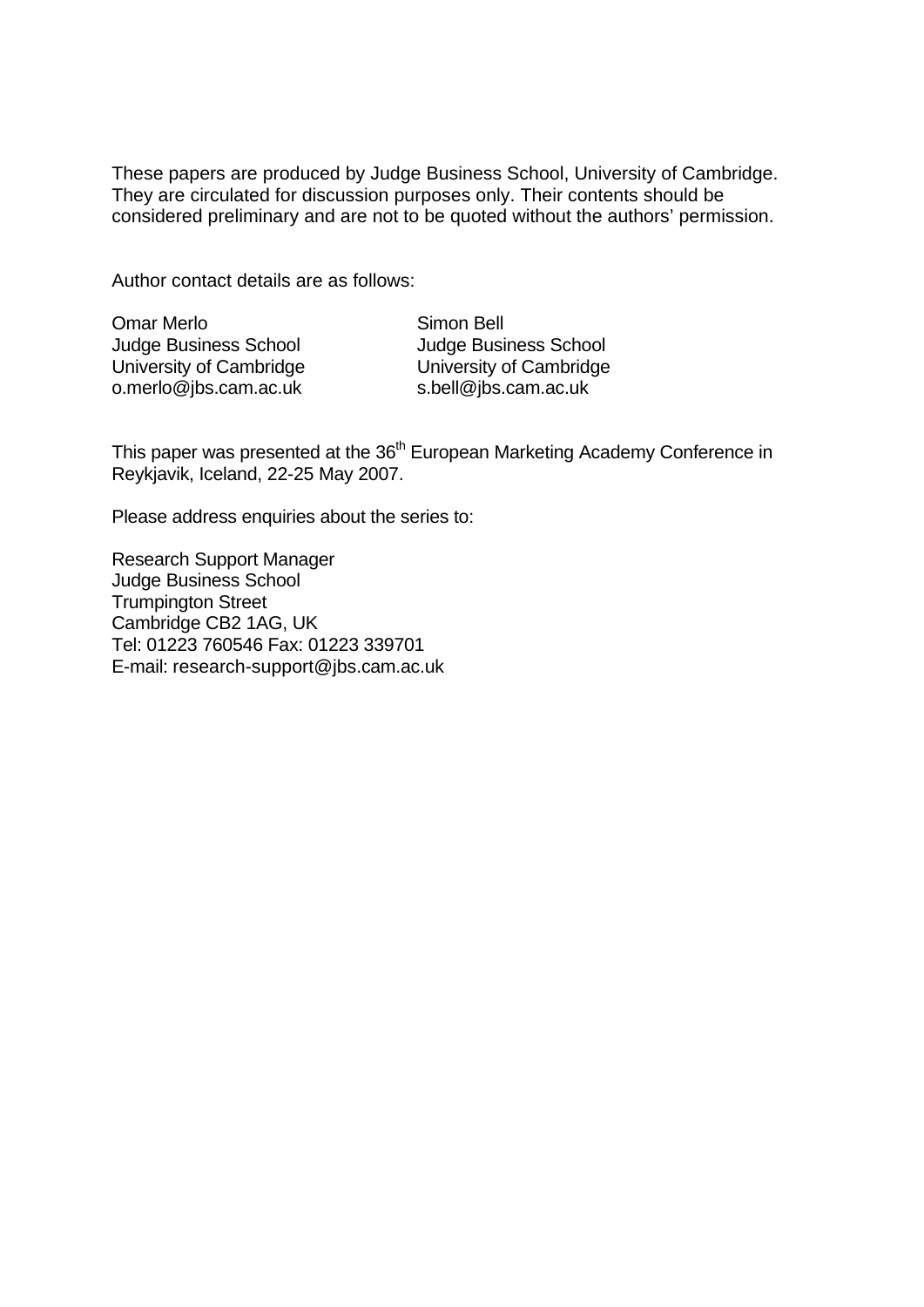# **The Role of Marketing Departments in Entrepreneurial Firms and its Impact on the Market Orientation-Performance Relationship**

## **Abstract**

The study explores the optimum level of influence exercised by a marketing subunit for maximum business performance given the entrepreneurial orientation (EO) of the organization. It argues that the strength of the market orientation-performance link will vary depending on the alignment between the marketing function's influence and the entrepreneurial profile of the firm. 113 firms were classified into four groups: low EO/low marketing subunit influence (routine-oriented decentralizers, or RD), high EO/low marketing influence (entrepreneurial decentralizers, or ED), low EO/high marketing influence (routine-oriented centralizers, or RC), and high EO/high marketing influence (entrepreneurial centralizers, or EC). ANOVAs show that the effect of MO on performance increases for RC firms, while RD, ED and EC firms display a weaker link between MO and performance. The authors discuss the implications of these findings.

*Keywords*: entrepreneurial orientation, market orientation, marketing departments, business performance.

*Track*: marketing strategy.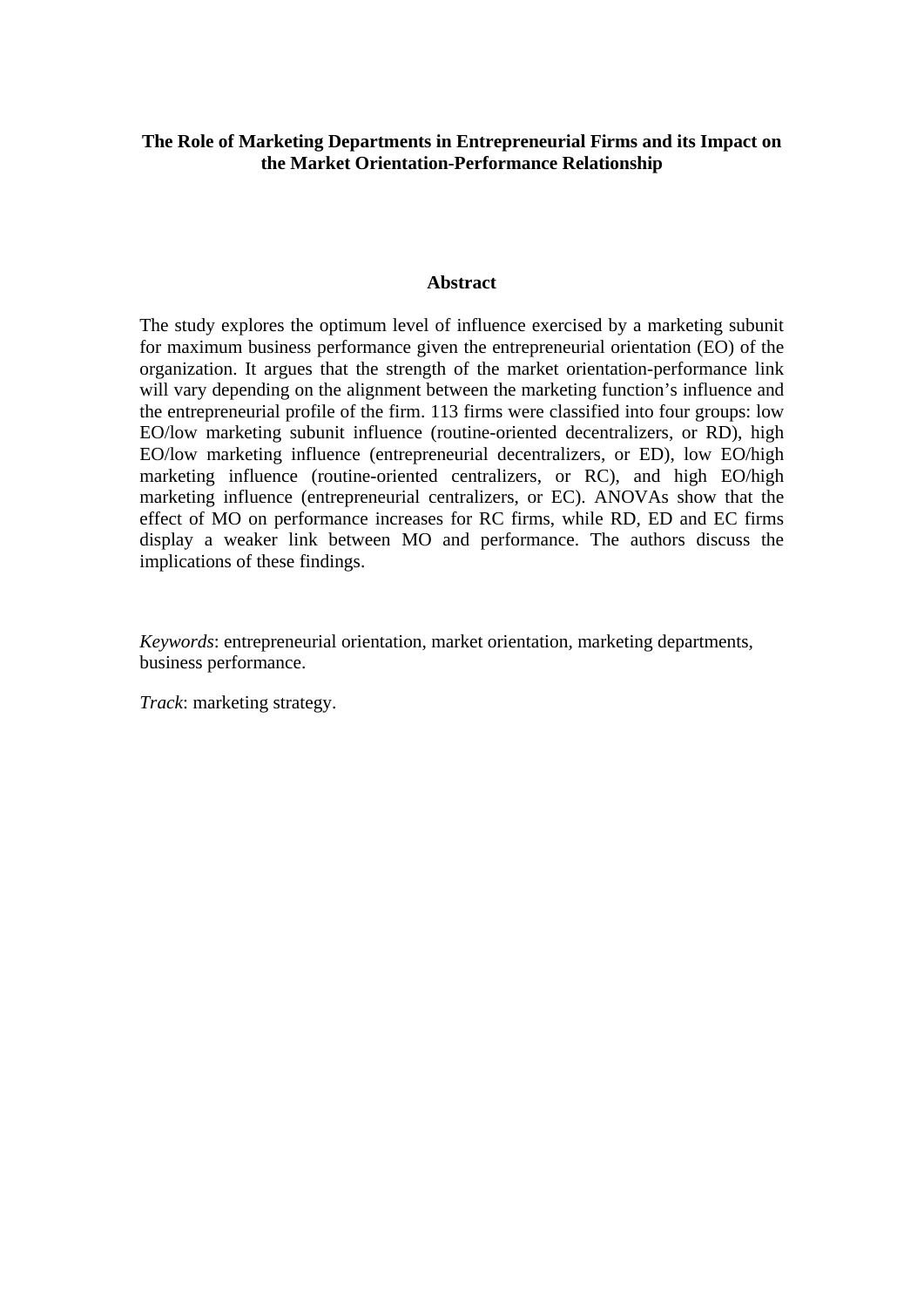# **The Role of Marketing Departments in Entrepreneurial Firms and their Impact on the Market Orientation-Performance Relationship**

## **Introduction**

Over the last few years, abundant evidence has been provided in support of the fact that a market orientation (for a review see Kirca, Jayachandran and Bearden 2005; Langerak 2003) and an entrepreneurial orientation (e.g., Barringer and Bluedorn 1999; Lumpkin and Dess 1996; Miller 1983) are associated with positive business performance. It has been shown that when marketing exercises a high level of influence as an orientation (or culture) within a highly entrepreneurially oriented firm, there may be noticeable performance gains for the firm (Matsuno, Mentzer and Ozsomer 2002).

There is, however, a further vehicle through which marketing can exercise influence within organizations besides an orientation. Numerous scholars (e.g., Moorman and Rust 1999; Piercy 1986; Varadarajan 1992; Webster 1992) have argued that the performance of marketing tasks may be viewed from either an activity-based perspective (e.g., market orientation (MO) as the responsibility of everyone) or a functional group perspective (e.g., the marketing department). Evidence suggests that marketing subunits make a significant contribution to firm performance beyond the contribution of an MO (Moorman and Rust 1999), but the question remains as to what is the optimal level of departmental influence for firm performance, and how it varies according to the entrepreneurial profile of the firm.

This study advances research on the linkages between entrepreneurial orientation and marketing's influence—which has hitherto taken an activity-based view of marketing—by employing an integrative approach that also draws from the functional group perspective. We present and test a theoretical model that predicts that there will be variations in the MOperformance link depending on the level of influence of marketing departments and the level of entrepreneurial orientation of the organization.

## **Marketing's Influence and Performance**

Evidence regarding the influence of marketing departments and its impact on performance is sparse. Homburg et al. (1999) studied the relative influence of the marketing subunit within firms and the circumstances under which it is higher. They defined marketing's influence as 'the exercised power of the marketing subunit within a business unit, relative to other subunits, over activities important to the success of the business unit' (p. 2), a definition which we also adopt. Moorman and Rust (1999) explored the role of the marketing function in market oriented firms, and found that subunits contribute to financial performance, customer relationship performance and new product performance beyond the contribution of an MO. These findings suggest that there may be an optimum configuration of the two types of marketing's influence (i.e., as a function or as an orientation), for best performance. Thus, the MO-performance link may vary depending on the influence of the marketing subunit.

Evidence regarding whether an influential marketing function and a high MO are compatible or mutually exclusive is contradictory. We argue that the marketing literature points to two perspectives on the issue, a synergy and a substitution effect, and that both effects can have positive performance outcomes, depending on the entrepreneurial profile of the firm. The *synergy effect* posits that in combination, a strong MO and an influential marketing function are beneficial to firm performance. Marketing departments may function as 'evangelists' of MO—or be what Achrol and Kotler (1999, p.150) call the 'keeper of the faith'—because they act as the catalyst for the diffusion of a marketing culture throughout the firm. As Moorman and Rust (1999) argue, when an MO has penetrated the firm, not only is the marketing function still important to solve specific problems, but it may also be seen as the key boundary-spanning unit. On the other hand, the *substitution effect* posits that as a firm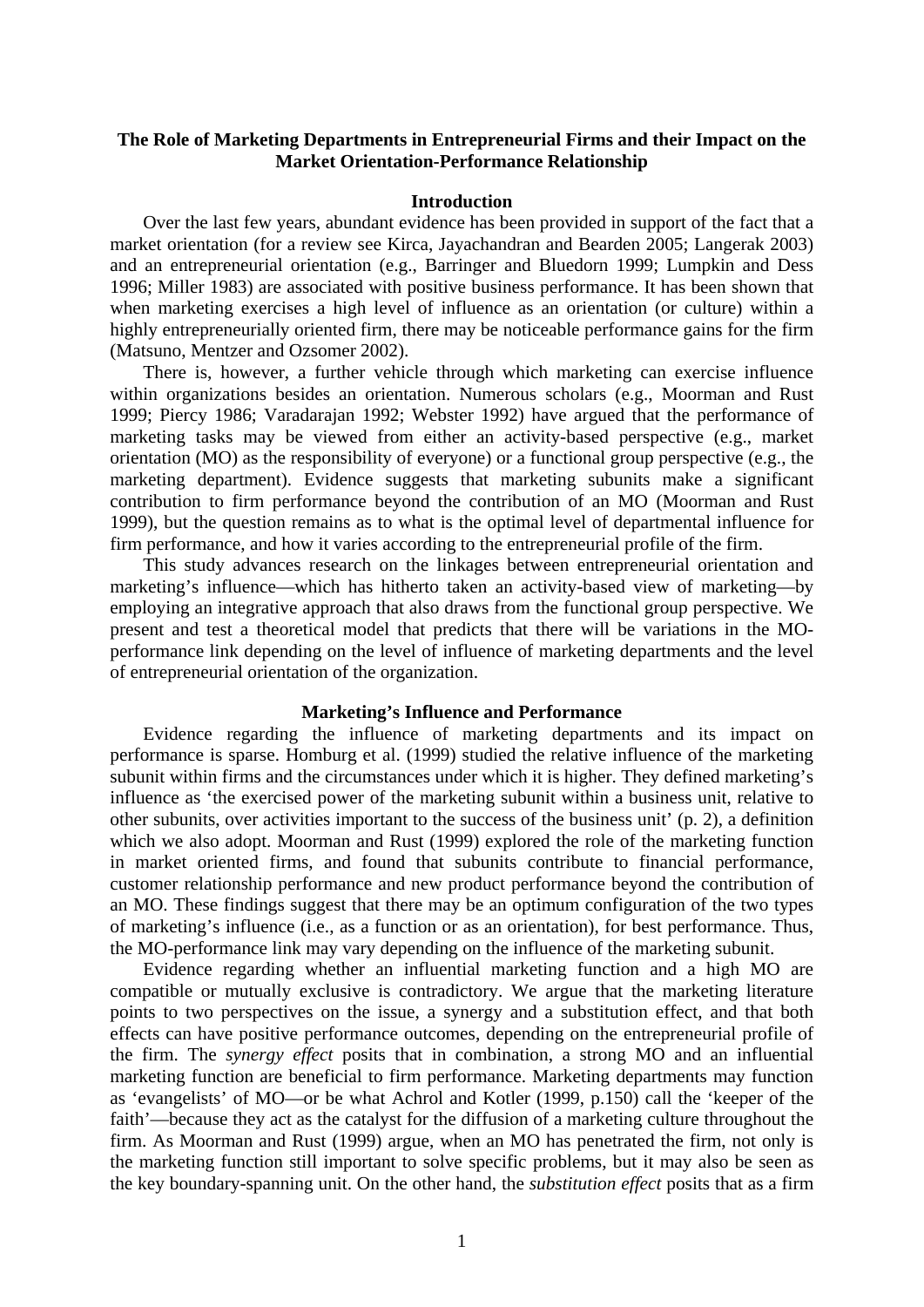becomes more market oriented, the marketing subunit loses relevance. The literature points to tensions between marketing's influence from a functional area perspective and from an activity-based perspective (e.g., Day 1996). Wind (1996) notes that marketing as a function faces a decline, while marketing as a philosophy and orientation is becoming more important. This tension is also discussed by Webster (1989), who sees a bleak future for marketing departments. Influence can take place in fundamentally different ways, and as marketing becomes more a set of activities carried out by many people throughout the firm, marketing subunits may be seen as less useful. In fact, the cross-functional dispersion of marketing activities may weaken marketing departments (Workman, Homburg and Gruner 1998).

Notwithstanding these contradictory views, we believe that both the synergy and the substitution effects can be beneficial for firm performance under different conditions. In fact, strategic considerations will drive the extent to which the two perspectives can strengthen the MO-performance link. One of these considerations is the firm's entrepreneurial orientation, which we define, in accordance with Matsuno et al. (2002, p. 19), as the 'organization's predisposition to accept entrepreneurial processes, practices, and decision making, characterized by its preference for innovativeness, risk taking, and proactiveness'.

#### **Research Hypotheses**

Although an MO is generally associated with increased business performance, this relationship will vary according to the firm's configuration (i.e., the degree of reliance on the influence of marketing as a department or as an orientation) and the firm's strategy (i.e., the entrepreneurial profile of the organization).

|      | Low                                        | Marketing subunit's influence            |  |  |  |
|------|--------------------------------------------|------------------------------------------|--|--|--|
| Low  | Routine-Oriented<br>Decentralizers<br>(RD) | Routine-Oriented<br>Centralizers<br>(RC) |  |  |  |
| E.O. | Entrepreneurial<br>Decentralizers<br>(ED)  | Entrepreneurial<br>Centralizers<br>(EC)  |  |  |  |
| High |                                            |                                          |  |  |  |

**Figure 1 - Categorization of firms based on EO and Marketing's Influence** 

There are marked differences between firms with different levels of entrepreneurial orientation. In established companies serving more stable markets, innovation is incremental, based on market research and on responding to existing needs better competitors. Entrepreneurial orientation may be low. These firms tend to be entities making incremental decisions, following established patterns of behavior derived from experience and based on an understanding of the market developed through repeat interaction (Schumpeter 1934). Thus, because these organizations identify a situation and apply routines that have been developed over time (Becker, Knudsen and March 2006), we term them 'routine-oriented'.

Routine-oriented firms may be separated into two types. The first are routine-oriented decentralizers (RD), where marketing departments exercise limited influence, and responsibility for marketing tasks is diluted throughout the firm. The second types are routineoriented centralizers (RC), where marketing subunits are highly influential and marketing decisions are mostly concentrated within the function.

Being market oriented in the context of a routine-oriented firm involves meeting customers' expressed needs, rather than latent needs, and an inclination towards operating in stable and predictable environment to ensure adaptability (Atuahene-Gima and Ko 2001).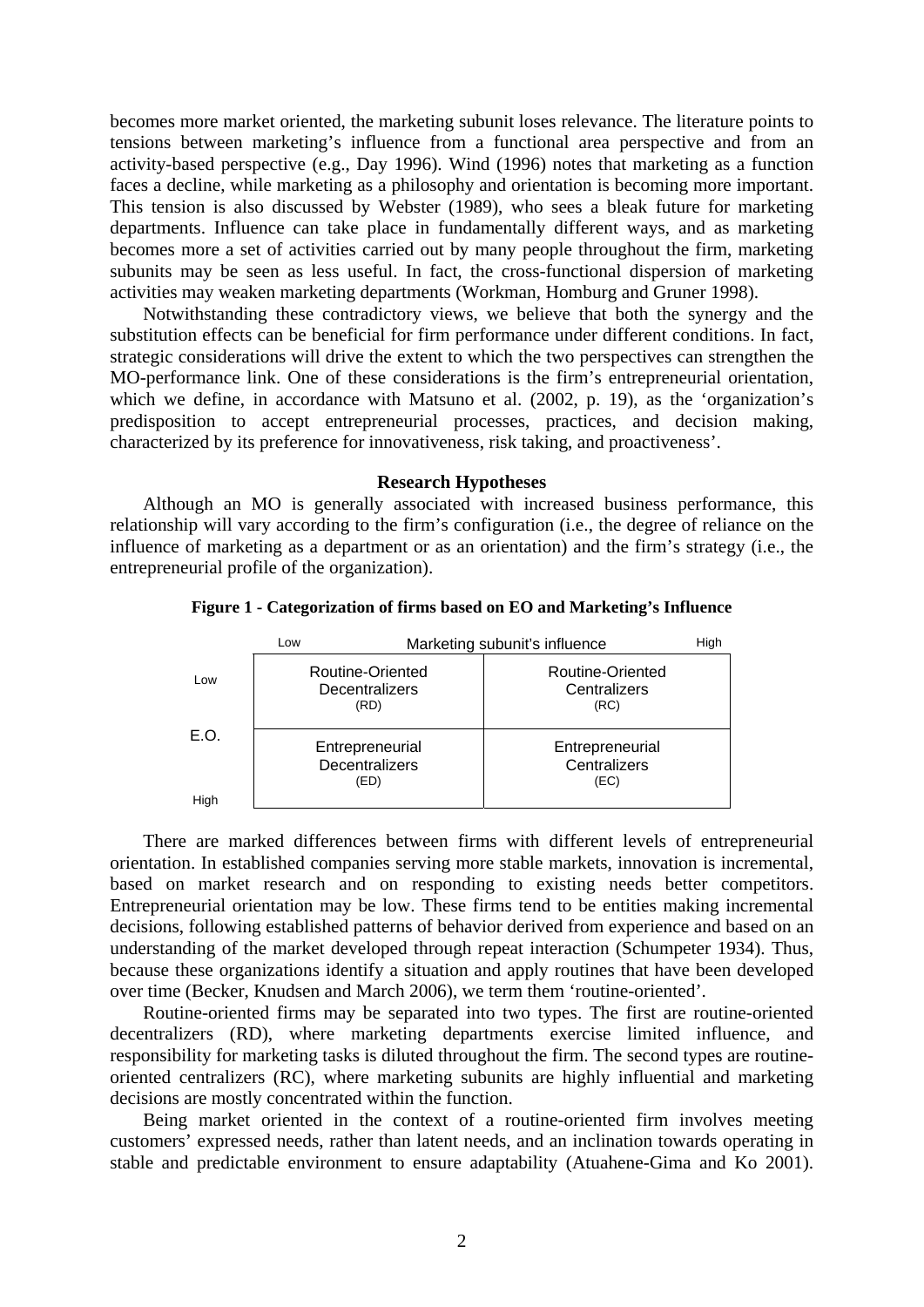Innovation may be more incremental and driven by market research, with an emphasis on routines, experience, and gradual alterations to deal with small changes in the environment.

Therefore, routine-oriented organizations wishing to leverage the beneficial performance effects of an MO will tend to rely to a larger extent on marketing professionals to take charge. To be more effective, they will tend to become routine-oriented centralizers. In these firms the marketing function exercises a relatively high degree of influence, to help generate and disseminate market intelligence effectively, and to deal with the day-to-day management of the market. Marketing decisions and tasks associated with the development and implementation of an MO will be largely centralized within the marketing function. In fact, in organizations where the focus is more on established routines rather than on being entrepreneurial, the marketing function may be crucial to foster an MO, solve market-related problems, and act as the key boundary-spanning unit (Moorman and Rust 1999).

Thus, under conditions of low entrepreneurial orientation, there will be a 'synergy effect', as a strong MO and an influential marketing department combine to drive performance, making RC firms better performers than RD firms. The latter will not benefit from the synergy effect and are therefore expected to be worse performers.

H1a: *The effect of market orientation on firm performance increases under high marketing subunit influence when entrepreneurial orientation is low*.

H1b: *There is no effect of market orientation on firm performance under low marketing subunit influence and low entrepreneurial orientation*.

Entrepreneurially oriented firms, on the other hand, tend to explore new markets and anticipate needs. The approach that they take to innovation is experimental; they try to maximize the opportunities to uncover the random discoveries that occur when all organizational members have a say. Thus, marketing departments are not essential for an MO to improve performance. Although marketing departments will still play an important role (e.g., at the tactical level), a high degree of functional influence is not required, and the 'substitution effect' is more likely to be present. Entrepreneurial decentralizers (ED) (i.e., firms with high levels of entrepreneurial orientation and low levels of marketing subunit influence) are able to maximize the performance benefits of an MO by curtailing the influence of marketing professionals and involving everyone in marketing activities. On the other hand, entrepreneurial centralizers (EC) (i.e., organizations with high levels of entrepreneurial orientation and influential marketing subunits) will not benefit from the substitution effect and are therefore inefficient in their reliance on an MO.

According to Lumpkin and Dess (1996), an organization's predisposition to the concept of entrepreneurial orientation is an important determinant of organizational structure and design. They suggest that the concept of entrepreneurship requires a level of autonomy and freedom that fosters creativity and the discovery of new ideas. Matsuno et al. (2002, p. 20) argue that this autonomy refers to 'action taken free of structural constraints that stifle risk taking, exploration, and out-of-the-box thinking'. Hence, they conclude that high levels of departmentalization, formalization and centralization must be inconsistent with an entrepreneurial orientation. These same structural issues have been argued to be inconsistent with elements of an MO (e.g., Deshpandé and Zaltman 1982; Jaworski and Kohli 1993; Matsuno, Mentzer and Ozsomer 2002). Hence we expect that an entrepreneurially oriented organization wishing to leverage the positive performance effects of an MO will not rely to a large extent on the influence of an individual function, such as the marketing department. Rather, responsibility for many marketing tasks, such as exploring new opportunities and anticipating customer needs, will be less centralized, and every organizational function and actor will be encouraged to contribute.

H2a: *The effect of market orientation on firm performance increases under low marketing subunit influence when entrepreneurial orientation is high*.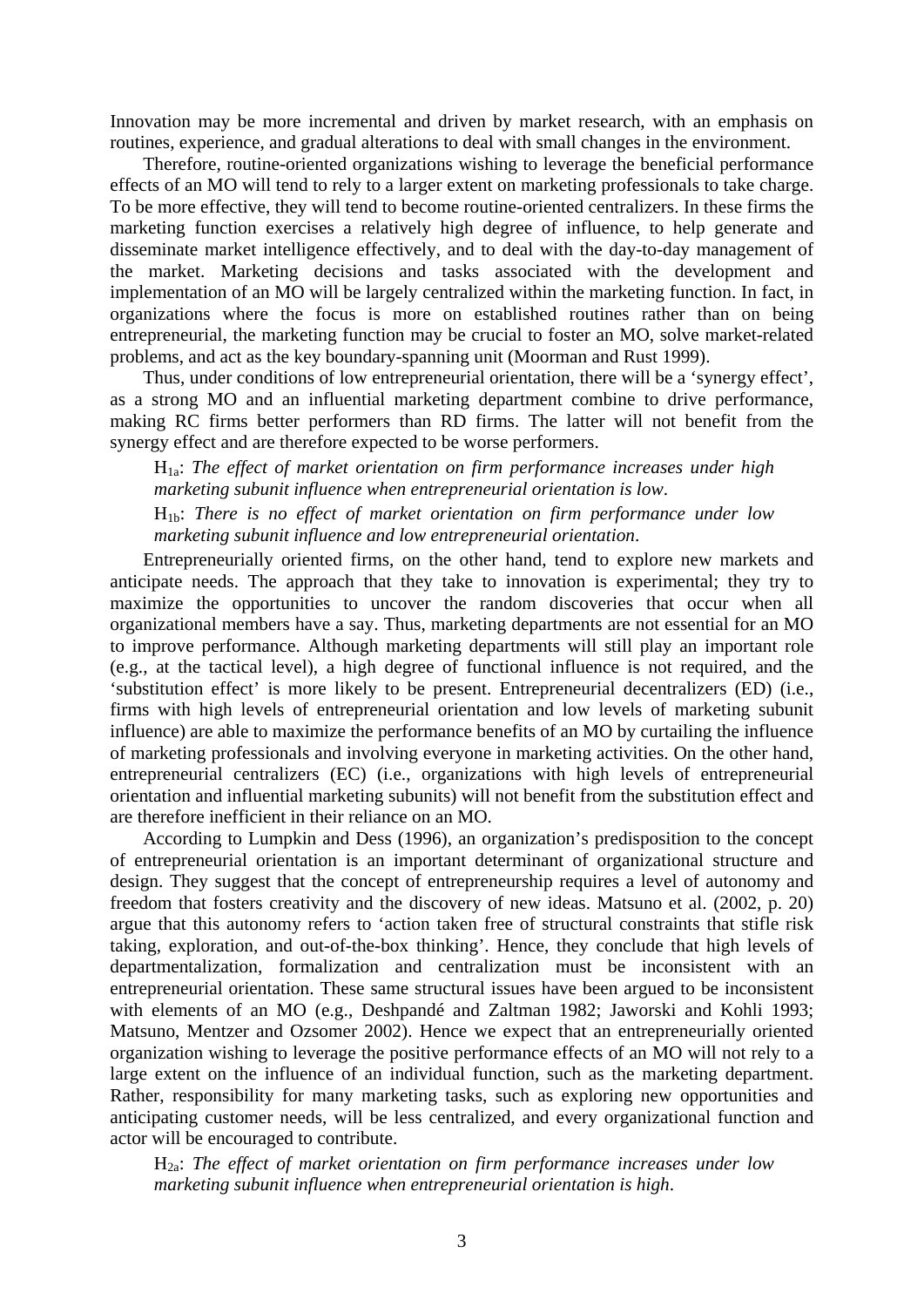H2b: *There is no effect of market orientation on firm performance under high marketing subunit influence and low entrepreneurial orientation*.

## **Method**

The sample frame comes from a national Australian list of a random selection of 600 contacts in medium and large manufacturing firms. The unit of analysis was the strategic business unit (SBU) and the key informant was one senior manager from each SBU. The questionnaire underwent an extensive drafting process and two pre-tests, and all key informants were contacted multiple times. The refinements made to the sample frame reduced it from 600 to 524 contacts. The data collection effort yielded 141 questionnaires, 113 of which were usable, for a response rate of 21.5 percent. Absence of non-response bias was confirmed employing Armstrong and Overton's (1977) procedure.

Based on Homburg et al. (1999) we operationalized marketing's influence by multiplying the importance of 11 strategic issues (e.g., pricing, distribution, advertising, etc.) for the success of the SBU (on a 1 to 10 scale) by the influence allocated to marketing for each issue (allocation of 100 points across various functions), which was then summated across all 11 issues and divided by the number of issues for which responses were given. Based on Narver and Slater (1990), market orientation was measured using customer orientation (six items), competitor orientation (four items), and inter-functional coordination (five items). Following Matsuno et al. (2002) and Miller (1983), entrepreneurial orientation was operationalized with innovativeness (two items), risk-taking (three items), and proactiveness (two items). Business performance was measured with five items tapping various aspects of performance ranging from cash flow, sales volume and market share to profitability.

## **Analysis and Results**

We conducted confirmatory factor analysis (CFA) to assess the psychometric properties of the multi-item scales. The CFA provided an acceptable fit to the data ( $\chi^2_{(324)} = 667.43$ , p < .001, TLI = .88, CFI = .90; PNFI = .72; RMSEA = .09). Convergent and discriminant validity were confirmed employing the procedures recommended by Gerbing and Anderson (1988), Bagozzi and Yi (1988), Anderson and Gerbing (1988), and Fornell and Larker (1981). For hypothesis testing purposes, we performed a median split on MO, entrepreneurial orientation, and marketing's influence in order to create two groups (low vs. high). Absence of common method bias was confirmed by comparing the model fit of a single-factor model to the sevenfactor measurement model.

Based on our median split on MO, marketing's influence, and entrepreneurial orientation, our hypotheses were tested using ANOVA: 2 (MO: low vs. high) x 2 (Marketing's influence: low vs. high) x 2 (Entrepreneurial orientation: low vs. high). Our hypotheses suggest a threeway interaction between MO, marketing's influence, and entrepreneurial orientation. In Table 1, we observe a significant three-way interaction between MO, marketing's influence, and entrepreneurial orientation (F(1, 104) = 5.09, p < .05). Consistent with  $H_{1a}$  and  $H_{1b}$ , follow-up contrasts indicate that when entrepreneurial orientation was low, the effect of MO on firm performance increased under high marketing department influence (MLow MO = 3.908, MHigh MO = 5.422,  $F(1,20) = 5.407$ ,  $p < .05$ ) but had no effect under low department influence (MLow MO = 4.876, MHigh MO = 4.517,  $F(1,31) = .556$ ,  $p > .46$ ). Furthermore, consistent with  $H_{2b}$ , follow-up contrasts also reveals that when entrepreneurial orientation was high the effect of MO on firm performance had no effect under high marketing department influence (MLow MO = 5.125, MHigh MO = 5.083, F(1,26) = .009,  $p > .92$ ) but counter to  $H_{2a}$ , MO also had no effect on firm performance under low marketing department influence (MLow MO = 5.067, MHigh MO = 5.380, F(1,27) = .596, p > .44).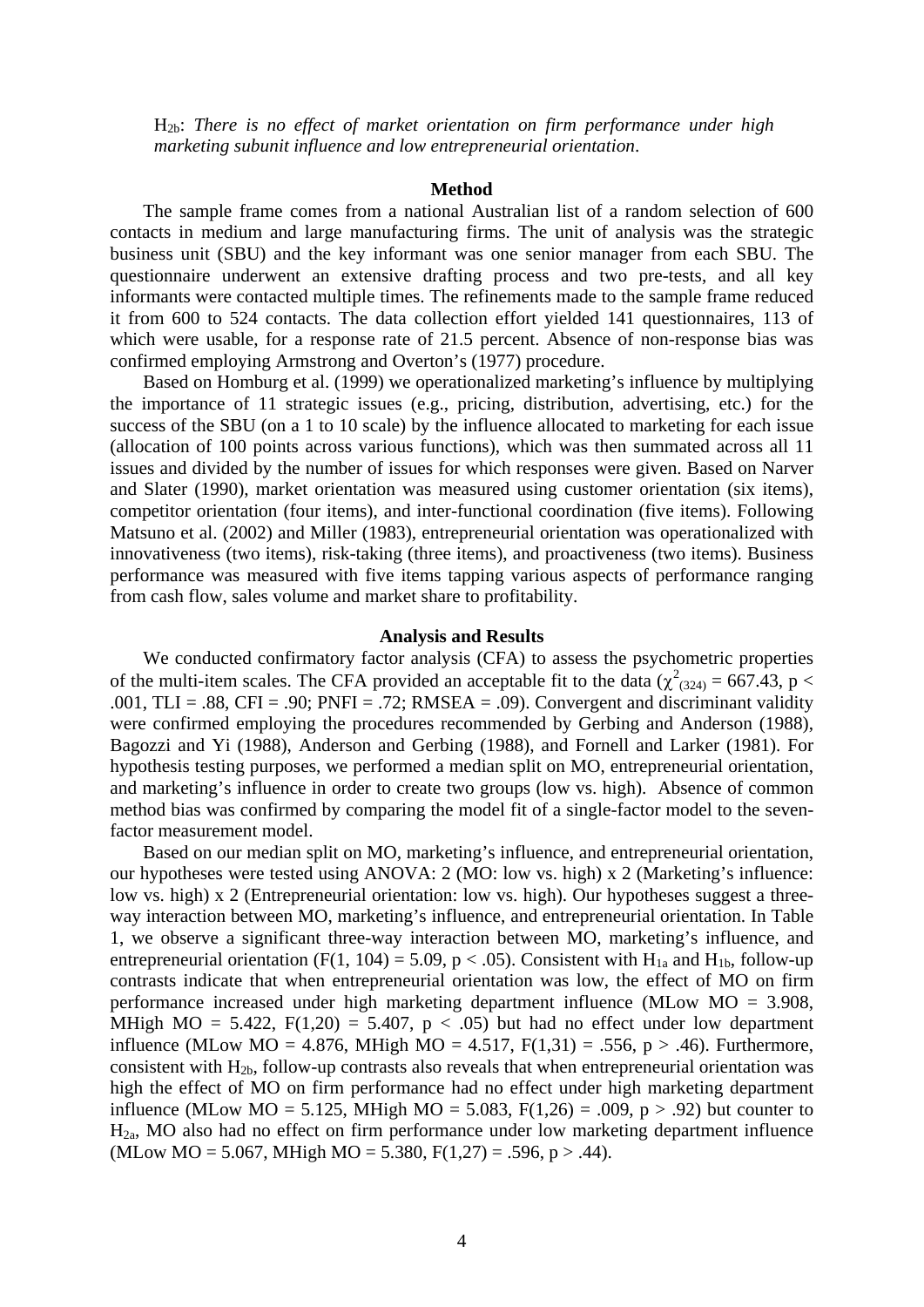| Low Entrepreneurial Orientation                                                                                                                                                                                                                     |         |                       |         | <b>High Entrepreneurial Orientation</b> |         |                       |         |  |  |
|-----------------------------------------------------------------------------------------------------------------------------------------------------------------------------------------------------------------------------------------------------|---------|-----------------------|---------|-----------------------------------------|---------|-----------------------|---------|--|--|
| Low Marketing                                                                                                                                                                                                                                       |         | <b>High Marketing</b> |         | Low Marketing                           |         | <b>High Marketing</b> |         |  |  |
| Influence                                                                                                                                                                                                                                           |         | Influence             |         | Influence                               |         | Influence             |         |  |  |
| (RD)                                                                                                                                                                                                                                                |         | (RC)                  |         | (ED)                                    |         | (EC)                  |         |  |  |
| Low MO                                                                                                                                                                                                                                              | High MO | Low MO                | High MO | Low MO                                  | High MO | Low MO                | High MO |  |  |
| 4.876 <sup>a</sup>                                                                                                                                                                                                                                  | 4.517   | 3.908                 | 5.422   | 5.067                                   | 5.380   | 5.125                 | 5.083   |  |  |
| $5.042^{b}$                                                                                                                                                                                                                                         | 4.733   | 4.311                 | 5.778   | 4.500                                   | 5.471   | 5.018                 | 4.817   |  |  |
| $4.896^{\circ}$                                                                                                                                                                                                                                     | 4.800   | 4.013                 | 5.567   | 5.057                                   | 5.313   | 5.186                 | 4.778   |  |  |
| $4.752$ <sup>d</sup>                                                                                                                                                                                                                                | 4.567   | 4.400                 | 4.667   | 5.356                                   | 5.169   | 4.706                 | 5.453   |  |  |
| <sup>a</sup> Entrepreneurial Orientation-F(1, 104) = 5.09, $p < .05$<br><sup>b</sup> Innovativeness-F(1, 104) = 8.083, $p < .01$<br><sup>c</sup> Risk-taking-F(1, 104) = 5.272, $p < .05$<br><sup>d</sup> Proactiveness-F(1, 104) = .318, $p > .50$ |         |                       |         |                                         |         |                       |         |  |  |

**Table 1 - Results of Analysis of Variance (DV=Firm Performance)** 

# **Discussion**

Firms with lower levels of entrepreneurial orientation, and presumably operating in more established markets, may need to rely more on a very senior marketing manager and an influential marketing department. They may need to centralize around the marketing subunit to capitalize on the MO-performance link, and rely on a smaller number of key marketing players. Initiatives aimed at improving the marketing subunit's ability to deal effectively with uncertainty in the external environment should be supported, such as activities that improve the collection of market information, the capacity to deal with this information effectively, and the ability to share this information successfully with other functions.

In entrepreneurially oriented firms the marketing subunit seems unable to leverage the beneficial effects of an MO. Whether departmental influence is high or low, the link between MO and business performance remains unchanged. This suggests that in these firms it is desirable to have a flat hierarchy and representatives from all departments involved in marketrelated decision-making. Channels are desirable through which to communicate the MO culture of the firm. Besides formal channels, the development of social capital should also be facilitated, and both formal and informal activities meant to create and share knowledge across functions and hierarchical levels should be encouraged. These firms should also identify and rely on a large number of key employees (e.g., boundary spanning employees) with numerous weak ties (Granovetter 1973), as they may be the source of new ways of identifying latent needs and foster novel marketing ideas.

The fact that an influential marketing function appears to make no tangible difference performance-wise in entrepreneurial firms provides some support for concerns regarding the marketing function's inability to act as a source of imaginative ideas. Marketing professionals have been criticized by senior managers for being unable to design innovative strategies and for relying on traditional means of competing (Webster 1981). They have been accused of having a copycat mentality, for lacking a proactive vision (Lorange 2005) and for being unimaginative (Kotler 1999). Our findings are perhaps consistent with these concerns, as they suggest that in an entrepreneurially oriented firm, the marketing department is probably not the sources of those innovative and daring ideas that lie at the heart of entrepreneurship.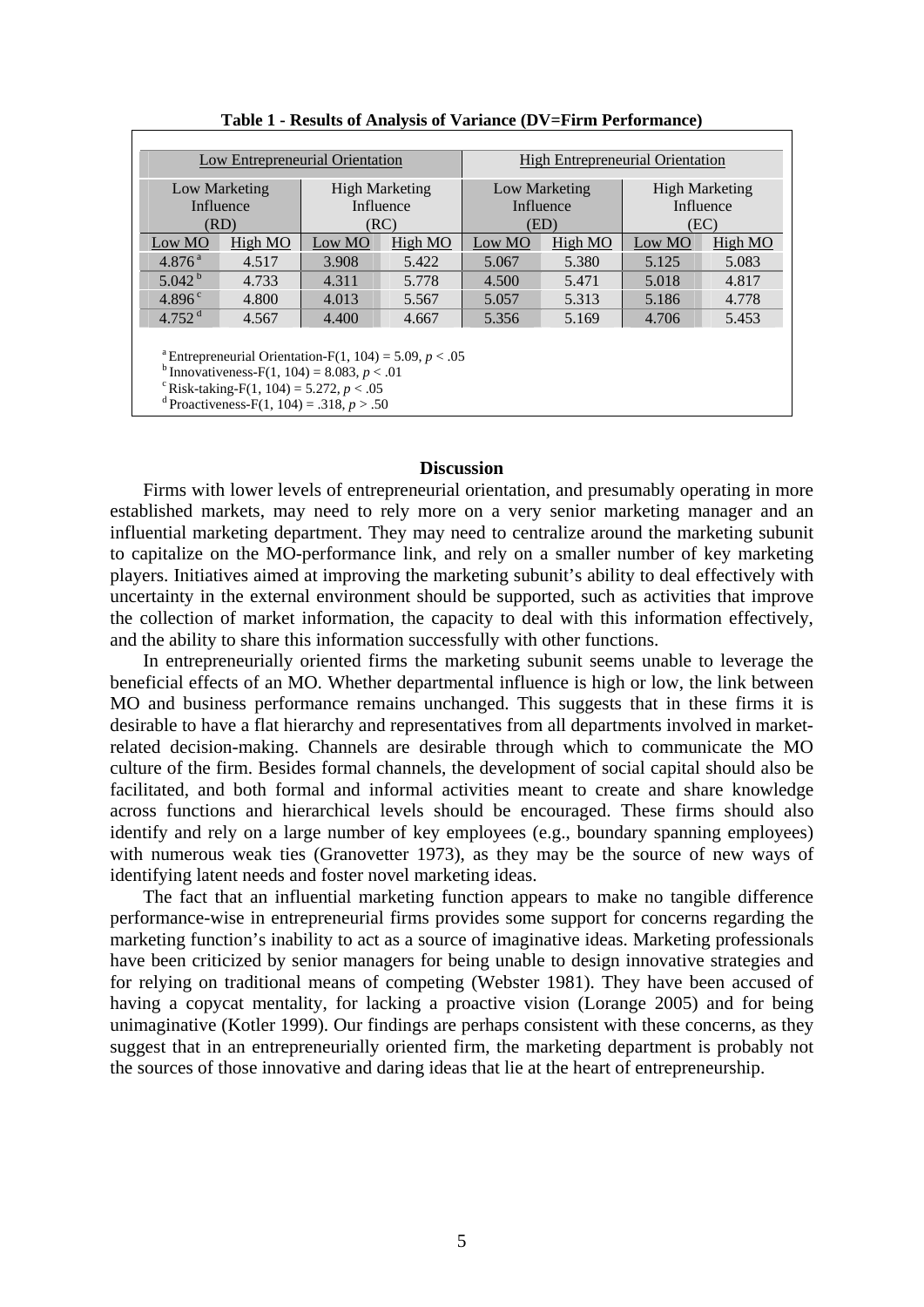# **References**

Achrol, Ravi S., and Philip Kotler. 1999. "Marketing in the Network Economy." *Journal of Marketing* 63 (Special Issue): 146-163.

Anderson, James C., and David W. Gerbing. 1988. "Structural Equation Modelling in Practice: A Review and Recommended Two-Step Approach." *Psychological Bulletin* 103 (May): 411-423.

Armstrong, J. Scott, and Terry S. Overton. 1977. "\*Estimating non-response bias in mail surveys." *Journal of Marketing Research* XIV (August): 396-402.

Atuahene-Gima, Kwaku, and Anthony Ko. 2001. "An Empirical Investigation of the Effect of Market Orientation and Entrepreneurship Orientation Alignment on Product Innovation." *Organization Science* 12 (1): 54-74.

Bagozzi, Richard P., and Youjae Yi. 1988. "On the evalution of structural equation models." *Journal of the Academy of Marketing Science* 16 (Spring): 74-94.

Barringer, Bruce R., and Allen C. Bluedorn. 1999. "The Relationship between Corporate Entrepreneurship and Strategic Management." *Strategic Management Journal* 20 (5): 421- 424.

Becker, Markus C., Thorbjorn Knudsen, and James G. March. 2006. "Schumpeter, Winter, and the Sources of Novelty." *Industrial and Corporate Change* 15 (2): 353-371.

Day, George S. 1996. "Using the Past as a Guide to the Future: Reflections on the History of the Journal of Marketing." *Journal of Marketing* 60 (January): 14-16.

Deshpandé, Rohit, and Gerald Zaltman. 1982. "Factors Affecting the Use of Market Research Information: A Path Analysis." *Journal of Marketing Research* 19 (February): 14-31.

Fornell, Claes, and David F. Larker. 1981. "Evaluating Structural Equation Models with Unobservable Variables and Measurement Error." *Journal of Marketing Research* 18 (February): 39-50.

Gerbing, D.W., and J.C. Anderson. 1988. "An Updated Paradigm for Scale Development Incorporating Unidimensionality and Its Assessment." *Journal of Marketing Research* 18 (February): 39-50.

Granovetter, M. 1973. "The Strength of Weak Ties." *American Journal of Sociology* 78: 1360-1380.

Homburg, Christian, John P. Jr. Workman, and Harley Krohmer. 1999. "Marketing's Influence Within the Firm." *Journal of Marketing* 63 (April): 1-17.

Jaworski, Bernard J., and Ajay K. Kohli. 1993. "Market Orientation: Antecedents and Consequences." *Journal of Marketing* 57 (July): 53-70.

Kirca, Ahmet H., Satish Jayachandran, and William O. Bearden. 2005. "Market Orientation: A Meta-Analytic Review and Assessment of Its Antecedents and Impact on Performance." *Journal of Marketing* 69 (April): 24-41.

Kotler, Philip. 1999. *Kotler on Marketing. How to Create, Win and Dominate Markets*. New York: The Free Press.

Langerak, Fred. 2003. "The Effect of Market Orientation on Positional Advantage and Organizational Performance." *Journal of Strategic Marketing* 11 (June): 93-115.

Lorange, Peter. 2005. "Memo to Marketing." In *MIT Sloan Management Review*, 16-22.

Lumpkin, G. T., and Gregory G. Dess. 1996. "Clarifying the Entrepreneurial Orientation Construct and Linking it to Performance." *Academy of Management Review* 21 (1): 135-172. Matsuno, Ken, John T. Mentzer, and Aysegul Ozsomer. 2002. "The Effects of Entrepreneurial Proclivity and Market Orientation on Business Performance." *Journal of Marketing* 66 (3): 18-32.

Miller, Danny. 1983. "The Correlates of Entrepreneurship in Three Types of Firms." *Management Science* 29 (7): 770-791.